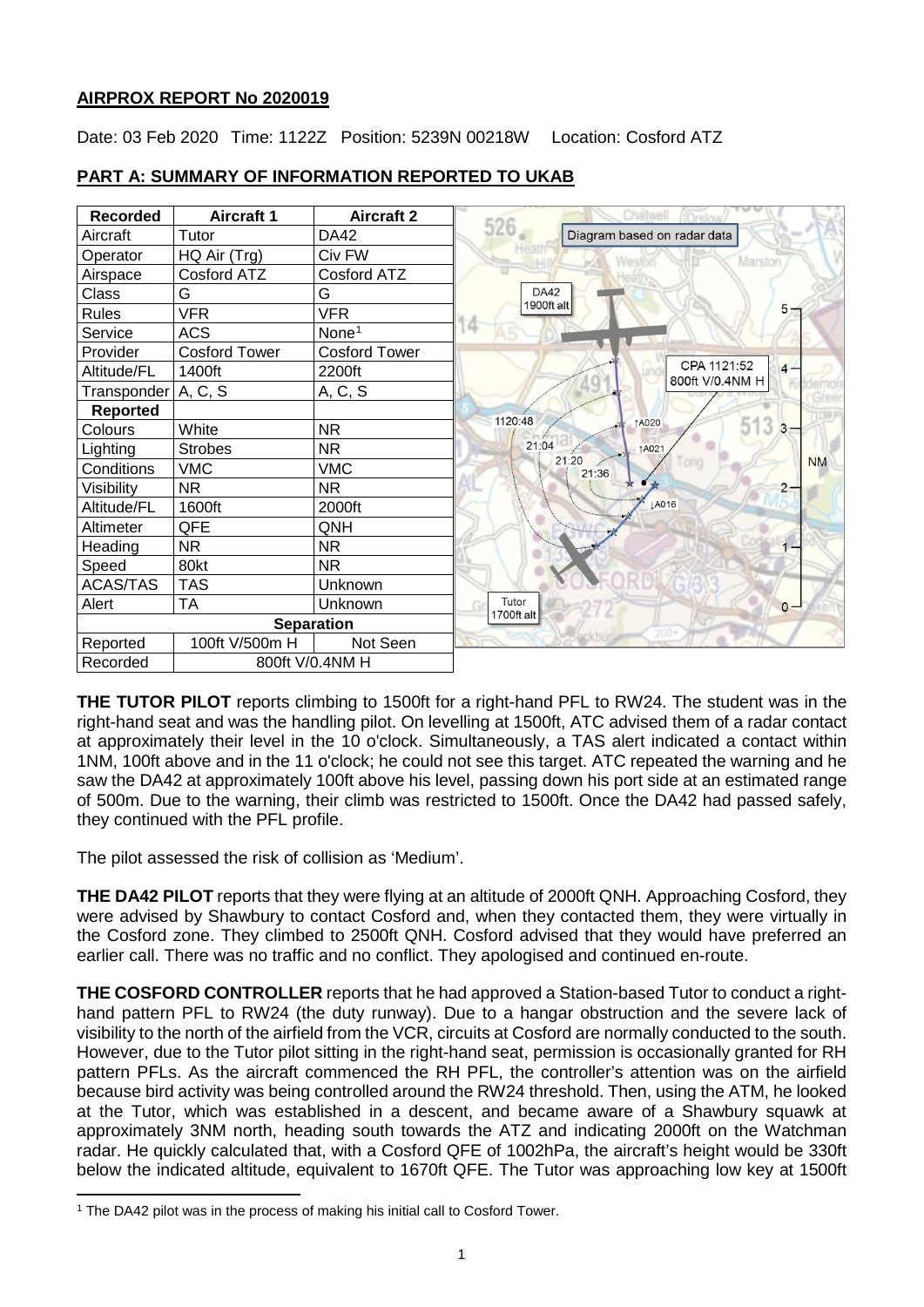and the unknown aircraft was now entering the ATZ and changing squawk to 7000, so he called this traffic to the Tutor pilot; the Tutor instructor acknowledged this call and was visual with this unknown aircraft, which was now calling on the separate Approach frequency. He informed the DA42 pilot about the Tutor and the pilot called climbing, having acknowledged the position of the Tutor and probably realizing that he had entered the ATZ. The controller perceived that the proximity of the 2 aircraft was within 1/4NM of each other at a similar height, and that it was fortuitous that he was able to provide Traffic Information to both aircraft from the ATM because this equipment is due to be removed from Cosford in the near future.

The controller perceived the severity of the incident as 'Medium'.

# **Factual Background**

The weather at Cosford was recorded as follows:

METAR EGWC 031050Z 25006KT 9999 FEW020 BKN250 08/03 Q1013 RMK BLU= METAR EGWC 031150Z 27012KT 9999 FEW010 SCT030 09/01 Q1013 RMK BLU=

## **Analysis and Investigation**

## **Military ATM**

The Tutor was established in the visual circuit at Cosford and was positioning for a glide circuit to RW24. As the Tutor established downwind at 1500ft, the Cosford Tower controller alerted the Tutor pilot to the presence of unknown traffic 1.5NM away, which was almost concurrent with the Tutor TAS alerting indicating the DA42 was approximately 100ft above. Traffic Information was passed again shortly afterwards by the Cosford Tower controller. The Tutor pilot reported the horizontal separation as 500m.

The DA42 was under a Basic Service from Shawbury LARS. Although the Shawbury controller did not file a DASOR, a written report was received from the Unit which indicated that the controller had identified that the DA42 was transiting towards Cosford at a level which would see it enter the Cosford ATZ. The Shawbury RT transcript is reproduced below:

| Line No | To          | <b>From</b>             | <b>Speech Transcription</b>                               | <b>Time</b> | <b>Remarks</b> |
|---------|-------------|-------------------------|-----------------------------------------------------------|-------------|----------------|
|         | DA42        | Shawbury LARS<br>(Zone) | DA42 C/SIGN are you inbound to<br>Cosford?                | 11:20:34    |                |
| 2       | <b>DA42</b> | Zone                    | DA42 C/SIGN Shawbury Zone.                                | 11:20:43    |                |
| 3       | Zone        | <b>DA42</b>             | Shawbury Zone, DA42 C/SIGN<br>going en route many thanks. | 11:20:49    |                |
| 4       | DA42        | Zone                    | DA42 C/SIGN squawk 7000 free-<br>call Cosford 135.875     | 11:20:53    |                |
| 5       | Zone        | DA42                    | and free-call Cosford er, 135.875<br>DA42 C/SIGN          | 11:21:00    |                |

Only a partial radar replay was provided which did not allow for full analysis of the situation. However, it was evident that the DA42 was transferred to Cosford Tower 30sec before the DA42 entered the Cosford ATZ and one minute prior to the Airprox occurring. Analysis of the Cosford RT transcript shows that the DA42 pilot free-called Cosford as it entered the ATZ and some 30sec prior to the Airprox occurring, and was immediately passed Traffic Information on the Tutor by the Cosford Tower controller.

The Cosford Tower controller was placed in an unenviable position. Having identified that there was potential for confliction, it was entirely appropriate that Traffic Information was passed (twice) to the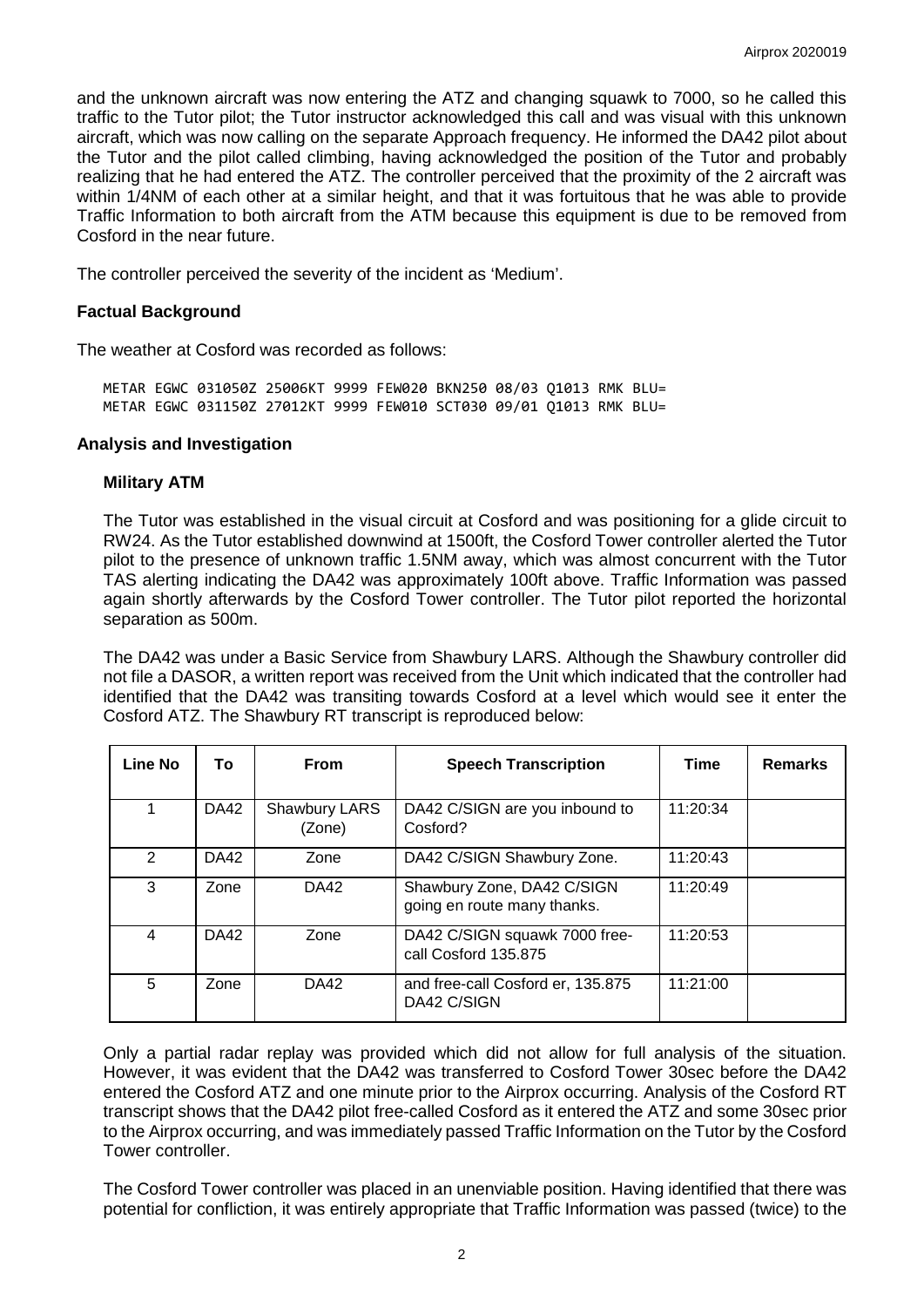aircraft under his control rather than seeking clarification of the conflicting aircraft's intentions from Shawbury, because he could reasonably have expected Shawbury LARS to ensure no ATZ infringement occurred. The limited RT transcript provided indicates that the Shawbury LARS controller was aware of the potential for an ATZ infringement and had attempted to elicit if the DA42 was inbound to Cosford. It is unfortunate that no warning was passed to the DA42 pilot about the proximity of the Cosford ATZ and no Traffic Information was passed to Cosford Tower about the adjacent transit. Finally, it is disappointing that the DA42 entered the Cosford ATZ without permission.

## **UKAB Secretariat**

During the time leading-up to the Airprox, the DA42 pilot was in receipt of a Basic Service from Shawbury LARS. The NATS radar replay was examined and showed the aircraft tracking towards the Cosford overhead and maintaining 2000-2100ft from 1115:00 until CPA (1121:52). At CPA, the aircraft's SFL is seen to change from '20' to '23' and the aircraft climbs to exit the Cosford ATZ.

The Tutor and DA42 pilots shared an equal responsibility for collision avoidance and not to operate in such proximity to other aircraft as to create a collision hazard. [2](#page-2-0) An aircraft operated on or in the vicinity of an aerodrome shall conform with or avoid the pattern of traffic formed by other aircraft in operation.<sup>[3](#page-2-1)</sup> An aircraft must not fly, take-off or land within the aerodrome traffic zone of an aerodrome unless the commander of the aircraft has obtained the permission of that unit to enable the flight to be conducted safely within the aerodrome traffic zone. [4](#page-2-2)

## **Comments**

## **HQ Air Command**

This Airprox was subject to a Local Investigation. As with other ATZ incursions, the Cosford DDH has no scope to change aviation-type matters and rules pertaining to Air Traffic Control, thus no formal recommendations were made. The Flight Safety Officer at Cosford is reallocating the report to come under the ownership of 6FTS as the reporting Tutor fell under the jurisdiction of 6FTS. The Cosford DDH felt that the DDH of 6FTS had as much, if not more, interest in this occurrence.

With the DA42 under the control of Shawbury and fast approaching the Cosford ATZ, it is unfortunate that Shawbury passed no warning regarding the proximity of the Cosford ATZ and did not pass Traffic Information to Cosford Tower. The crew of the DA42 also should have realised that they were heading for the Cosford overhead. It is poor airmanship to fly at the vertical limit of an ATZ with no situational awareness of traffic within it. It is worth noting, due to hangar obstruction and the severe lack of visibility to the north of the airfield from the Visual Control Room (VCR), circuits at Cosford are normally conducted to the south, but occasionally due to the Tutor pilot sitting in the RH seat, permission is provided for RH pattern PFLs. As the Tutor was unsighted from the VCR, the ATCO went to use the Air Traffic Monitor (ATM) to gain visual. It was because of the ATM, they noticed a Shawbury squawk at approximately 3NM north, heading south towards the ATZ and indicating 2000ft. Calculating the difference between the QFE and QNH of 330ft below, the ATCO informed the Tutor of the traffic transiting close to their level. Aided by the Traffic Alert System and the call from ATC, the crew of the Tutor were able get visual. The DA42 had also started to climb to exit the ATZ, meaning that the risk of collision was low.

# **Summary**

l

An Airprox was reported when a Tutor and a DA42 flew into proximity in the Cosford ATZ at 1122Z on Monday 3<sup>rd</sup> February 2020. Both pilots were operating under VFR in VMC, the Tutor pilot was in receipt of an Aerodrome Control Service from Cosford Tower and the DA42 pilot was not in receipt of an ATS.

<span id="page-2-0"></span><sup>2</sup> SERA.3205 Proximity. MAA RA 2307 paragraphs 1 and 2.

<span id="page-2-1"></span><sup>3</sup> SERA.3225 Operation on and in the Vicinity of an Aerodrome. MAA RA 2307 paragraph 15.

<span id="page-2-2"></span><sup>4</sup> The Rules of the Air Regulations 2015, Rule 11.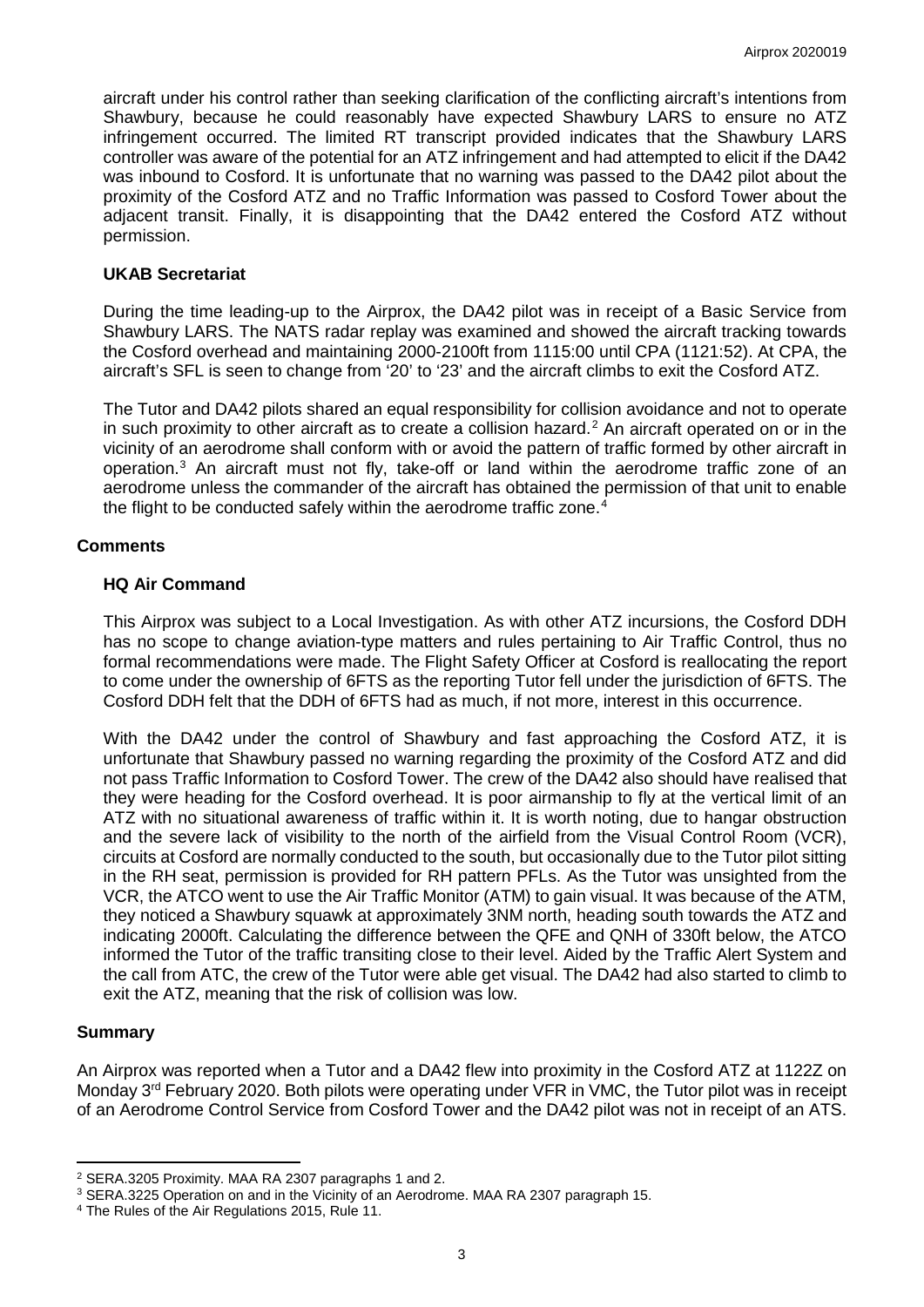# **PART B: SUMMARY OF THE BOARD'S DISCUSSIONS**

Information available consisted of reports from the pilots of both aircraft, transcripts of the relevant RT frequencies, radar photographs/video recordings, reports from the air traffic controllers involved and reports from the appropriate ATC and operating authorities. Relevant contributory factors mentioned during the Board's discussions are highlighted within the text in bold, with the numbers referring to the Contributory Factors table displayed in Part C.

Due to the exceptional circumstances presented by the coronavirus pandemic, this incident was assessed as part of a 'virtual' UK Airprox Board meeting where members provided a combination of written contributions and dial-in/VTC comments. Although not all Board members were present for the entirety of the meeting and, as a result, the usual wide-ranging discussions involving all Board members were more limited, sufficient engagement was achieved to enable a formal assessment to be agreed along with the following associated comments.

The Board first considered the actions of the Tutor pilot and quickly agreed that there was little more that he could have done to prevent the Airprox. The earliest he had known about the presence of the DA42 had been when Traffic Information was passed to him by the Tower controller, coincident with an alert from his on-board TAS (**CF9**). The Board commended him for his immediate actions of restricting his climb based on the Traffic Information and TAS indications, as this had undoubtedly prevented the encounter from being closer than it had been.

Turning to the actions of the DA42 pilot, the Board wondered why he had chosen a transit altitude that would put him at risk of unintentionally penetrating an ATZ in that area and considered that, given the weather on the day, he may have been better served by flying at around 2500ft QNH (**CF4**). Additionally, members wondered if, in fact, the DA42 pilot had been aware of his proximity to the Cosford ATZ. The Board noted that by the time the pilot had realised that he was about to enter the Cosford ATZ, a penetration of that airspace had been inevitable and that he had not secured permission to enter from the Cosford Tower controller (**CF3**, **CF5**, **CF6**, **CF7**), although it was acknowledged that he had been in the process of contacting the Cosford controller at the time. Members felt that, due to the tardiness of the initial contact with Cosford, the DA42 pilot had not had any prior knowledge of the presence of the Tutor (**CF8**) and, once within the ATZ, had not seen the Tutor either (**CF10**).

The Board went on to discuss the actions of the controllers involved and agreed that, given the circumstances of an unannounced aircraft penetrating the ATZ (**CF1**) and coming into conflict with the Tutor already established in the circuit, the Cosford Tower controller had done all that he could to try and prevent the Airprox. Indeed, members applauded his proactive use of the ATM display but noted that this facility is shortly to be removed from the Cosford tower. Notwithstanding the Cosford controller's use of the ATM, ATC members in particular felt that the Shawbury controller could have been more proactive and informed the Cosford Tower controller of the approaching DA42 (**CF2**); the aircraft had been tracking towards Cosford at an altitude below the ceiling of the ATZ for a full 5min prior to the Airprox occurring. The Board acknowledged that the Shawbury controller had asked the DA42 pilot if Cosford had been his destination, but felt that the situation had warranted a more direct intervention by warning the DA42 pilot that he had been about to enter the Cosford ATZ and informing the Cosford Tower controller of the same. Moreover, yet acknowledging that the Shawbury controller had been delivering a Basic Service, the Board felt that because the Shawbury controller had clearly devoted a degree of attention to the position of the DA42 on the radar then it was reasonable to expect this increased level of intervention.

Turning to the risk involved in this encounter, the Board noted that, ultimately, the aircraft had passed each other with 800ft of vertical separation and almost ½NM of lateral separation. Although the DA42 pilot had not seen the Tutor, the Tutor pilot had received Traffic Information as soon as the controller had become aware of the presence of the DA42 and also received a TAS alert, leading him to arrest his climb and therefore preserve the initial vertical separation. This separation was then further increased by the DA42 pilot climbing as he entered the lateral limits of the Cosford ATZ and so the Board quickly concluded that, although safety had been degraded, there had been no risk of collision; Risk Category C.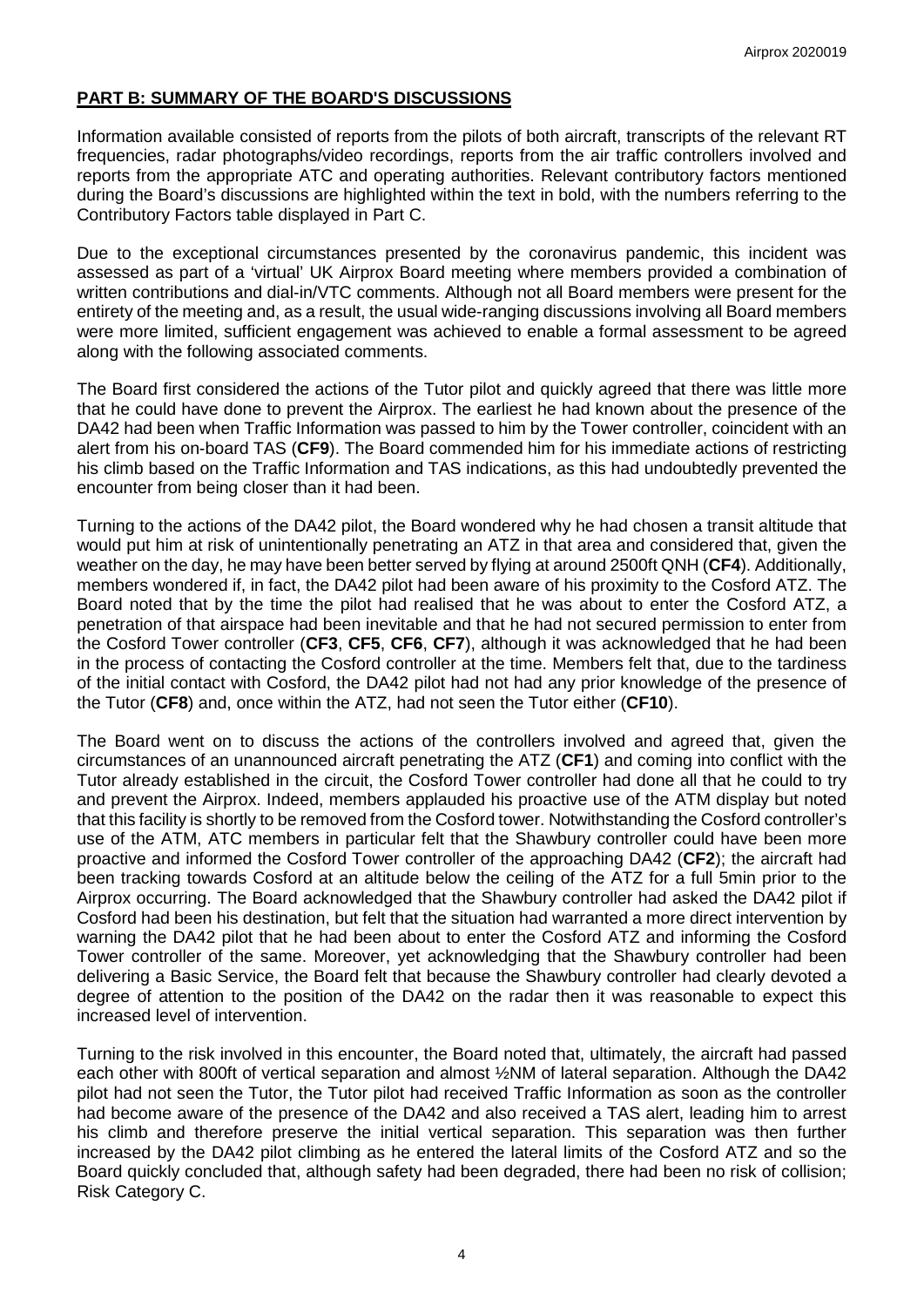# **PART C: ASSESSMENT OF CONTRIBUTORY FACTORS AND RISK**

## Contributory Factors:

|                | 2020019                                                        |                                                    |                                                                             |  |  |  |  |
|----------------|----------------------------------------------------------------|----------------------------------------------------|-----------------------------------------------------------------------------|--|--|--|--|
| <b>CF</b>      | <b>Factor</b>                                                  | <b>Description</b>                                 | Amplification                                                               |  |  |  |  |
|                | <b>Ground Elements</b>                                         |                                                    |                                                                             |  |  |  |  |
|                | • Situational Awareness and Action                             |                                                    |                                                                             |  |  |  |  |
| 1              | Contextual                                                     | • Situational Awareness and Sensory Events         | The controller had only generic, late or no<br><b>Situational Awareness</b> |  |  |  |  |
| 2              | <b>Human Factors</b>                                           | • ANS Traffic Information Provision                | TI not provided, inaccurate, inadequate, or late                            |  |  |  |  |
|                | <b>Flight Elements</b>                                         |                                                    |                                                                             |  |  |  |  |
|                | • Regulations, Processes, Procedures and Compliance            |                                                    |                                                                             |  |  |  |  |
| 3              | <b>Human Factors</b>                                           | • Flight Operations Documentation and Publications | Regulations and/or procedures not complied with                             |  |  |  |  |
|                | <b>. Tactical Planning and Execution</b>                       |                                                    |                                                                             |  |  |  |  |
| 4              | <b>Human Factors</b>                                           | • Insufficient Decision/Plan                       | Inadequate plan adaption                                                    |  |  |  |  |
| 5              | <b>Human Factors</b>                                           | • Action Performed Incorrectly                     | Incorrect or ineffective execution                                          |  |  |  |  |
| 6              | <b>Human Factors</b>                                           | • Aircraft Navigation                              | Flew through promulgated and active airspace                                |  |  |  |  |
| $\overline{7}$ | <b>Human Factors</b>                                           | • Accuracy of Communication                        | Ineffective communication of intentions                                     |  |  |  |  |
|                | • Situational Awareness of the Conflicting Aircraft and Action |                                                    |                                                                             |  |  |  |  |
| 8              | Contextual                                                     | • Situational Awareness and Sensory Events         | Pilot had no, late or only generic, Situational<br>Awareness                |  |  |  |  |
|                | • Electronic Warning System Operation and Compliance           |                                                    |                                                                             |  |  |  |  |
| 9              | Contextual                                                     | • ACAS/TCAS TA                                     |                                                                             |  |  |  |  |
|                | • See and Avoid                                                |                                                    |                                                                             |  |  |  |  |
| 10             | <b>Human Factors</b>                                           | • Monitoring of Other Aircraft                     | Non-sighting or effectively a non-sighting by one<br>or both pilots         |  |  |  |  |

#### Degree of Risk: C

### Safety Barrier Assessment<sup>[5](#page-4-0)</sup>

In assessing the effectiveness of the safety barriers associated with this incident, the Board concluded that the key factors had been that:

#### **Ground Elements:**

**Situational Awareness of the Confliction and Action** were assessed as **partially effective** because the Shawbury LARS controller did not inform the Cosford Tower controller of the approaching DA42 and did not specifically warn the DA42 pilot of his proximity to Cosford ATZ.

# **Flight Elements:**

 $\overline{\phantom{a}}$ 

**Regulations, Processes, Procedures and Compliance** were assessed as **ineffective** because the DA42 pilot did not gain permission prior to entering the Cosford ATZ.

**Tactical Planning and Execution** was assessed as **ineffective** because the DA42 pilot did not alter his altitude to avoid, or gain permission to enter, the Cosford ATZ.

**Situational Awareness of the Conflicting Aircraft and Action** were assessed as **partially effective** because the DA42 pilot only had generic situational awareness of aircraft activity due to the presence of the Cosford ATZ.

<span id="page-4-0"></span><sup>&</sup>lt;sup>5</sup> The UK Airprox Board scheme for assessing the Availability, Functionality and Effectiveness of safety barriers can be found on the [UKAB Website.](http://www.airproxboard.org.uk/Learn-more/Airprox-Barrier-Assessment/)